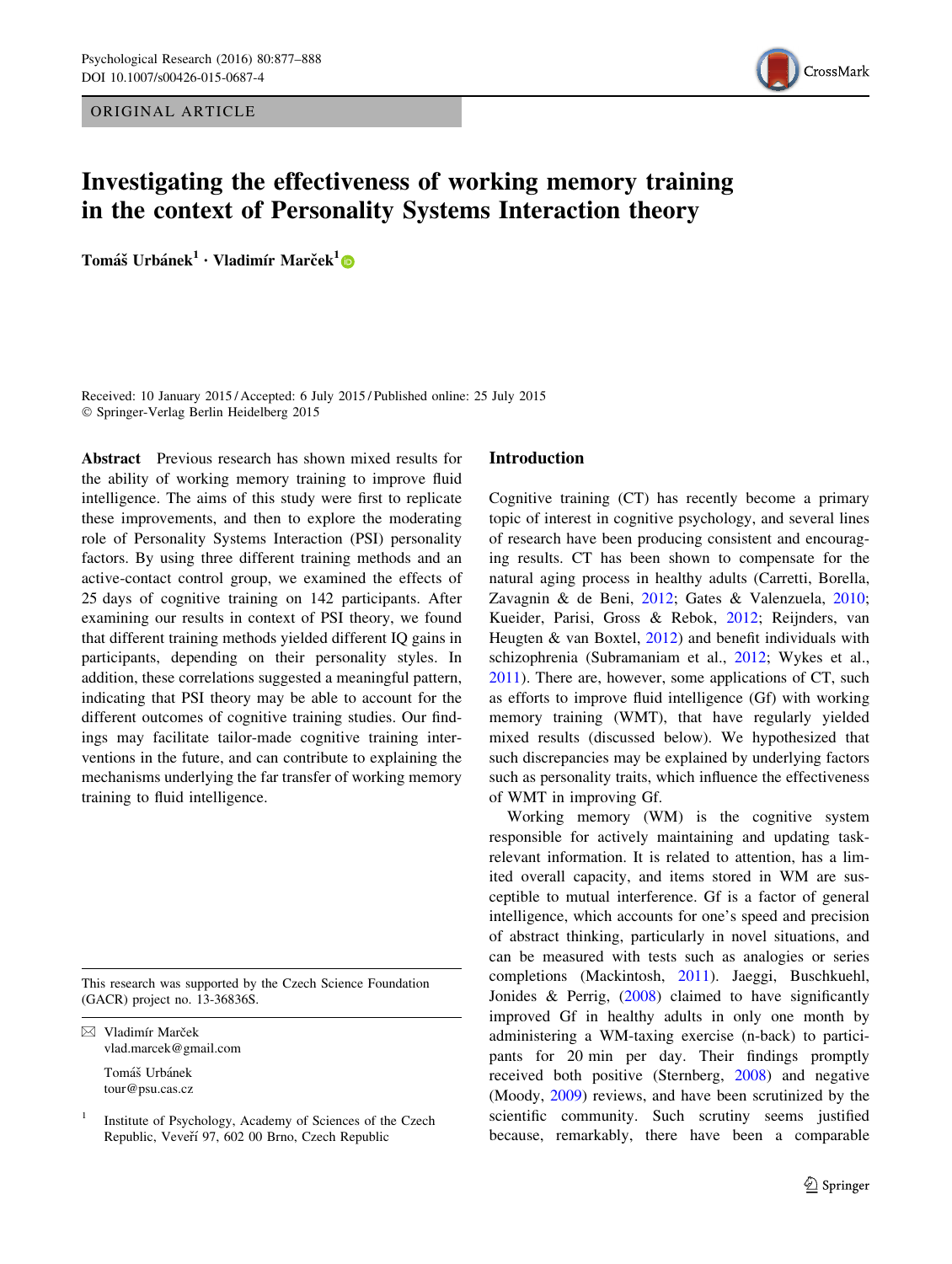number of methodologically improved studies that have replicated and sometimes extended the original results (Bauernschmidt, Conway & Pisoni, [2009](#page-9-0); Colom et al., [2010;](#page-9-0) Jaeggi, Buschkuehl, Jonides & Shah, [2011](#page-9-0); Jaeggi, Buschkuehl, Shah & Jonides, [2014](#page-10-0); Jausovec & Jausovec, [2012b;](#page-10-0) Karbach & Kray, [2009;](#page-10-0) Schmiedek, Lövdén & Lindenberger, [2010](#page-10-0); Stephenson [2010;](#page-11-0) Wang, Zhou & Shah, [2014](#page-11-0)), and that have found no Gf improvements in healthy adults after WMT (Baniqued et al., [2013](#page-9-0); Breh-mer, Westerberg & Bäckman, [2012](#page-9-0); Chein & Morrison, [2010;](#page-9-0) Chooi & Thompson, [2012](#page-9-0); Oelhafen et al., [2013](#page-10-0); Owen et al., [2010](#page-10-0); Pugin et al., [2014;](#page-10-0) Redick et al., [2012](#page-10-0); Salminen, Strobach & Schubert, [2012;](#page-10-0) Thompson et al., [2013\)](#page-11-0). Meta-analytical studies differ in the conclusion on the presence (Au et al., [2014;](#page-9-0) Karbach & Verhaeghen, [2014;](#page-10-0) Schwaighofer, Fischer & Bühner,  $2015$ ) or absence of transfer effects (Melby-Lervåg  $\&$  Hulme, [2013](#page-10-0)), emphasizing the inconclusiveness of results and the heterogeneity and shortcomings of different methodologies. The main objections concern control groups and measurement processes (Shipstead, Redick & Engle, [2012\)](#page-11-0). Several authors have called for further research to uncover the mechanisms underlying far transfer from WMT to Gf (Jaeggi et al., [2010](#page-10-0); Morrison & Chein, [2011](#page-10-0); Rabipour & Raz, [2012](#page-10-0)). In two recent methodologically rigorous studies, Stephenson and Halpern ([2013\)](#page-11-0) and Colom et al. ([2013\)](#page-9-0) found improvements in several Gf measures following WMT. Despite this, however, these studies have gone on to consider latent factors of Gf or to consider Gf as a construct of the tests administered, respectively, and have led to the interpretation that WMT could improve visual performance rather than Gf. We elaborate on these interpretations in '['The nature of cog](#page-8-0)[nitive improvements after WMT](#page-8-0)''.

There has also been concern regarding control groups, which show no retest effects. Redick ([2015\)](#page-10-0) demonstrated that the mean score of a control group sometimes decreases from pretest to posttest, leading to falsely positive conclusions about the benefits of training in the experimental group. While we agree with this argument, it goes both ways: there is no reason why control groups could not sometimes, by chance, increase in performance when retested, thus leading to falsely negative findings in published studies. In addition, retest effects are not always expected after only one exposure, and their absence is not a problem, but a desired feature reducing confounds in the evaluation of transfer effects (Green, Strobach & Schubert, [2014\)](#page-9-0). Indeed, researchers use parallel versions of IQ tests to eliminate retest effects. In general, when measuring the effects of a few hours of cognitive intervention on general intelligence, one must carefully balance the risk of false positives and false negatives (see Schubert & Strobach, [2012;](#page-11-0) Green et al., [2014](#page-9-0)).

The ambiguity of results of WMT effectiveness studies has mostly been explored from the perspectives of training methods and methodology: Does one specific method induce far transfer better than another method? Are some particular methodologies more likely to have positive results? Studer-Luethi, Jaeggi, Buschkuehl, and Perrig [\(2012](#page-11-0)) added an individual differences factor into consideration, by noting that ''some participants are positively challenged and demonstrate large training gains whereas others feel overwhelmed and hardly improve or even regress'' (p. 44). Therefore, the authors decided to investigate the impact of individual differences on WMT and discovered that different training methods led to different IQ gains, depending on participants' neuroticism and conscientiousness. Similarly, Savage [\(2013](#page-10-0)) stated that trait Agreeableness (from the HEXACO-60 questionnaire of Ashton & Lee, [2009](#page-9-0)), negatively modulated improvements after training on a dual n-back task. Jaeggi et al., [\(2014](#page-10-0)) observed that intrinsic motivation and the belief that one's intelligence is malleable positively affected the degree of far transfer to a composite score representing five different visuospatial reasoning measures. From a conceptual point of view, if the research on far transfer yields reliably ambiguous results, one plausible explanation is the influence of an independent, randomly distributed factor. Individual differences between participants, such as personality differences, could meet these criteria. Taken together, investigating the role of individual differences on WMT outcomes seems to be of high importance.

#### Personality Systems Interaction theory

There are many theories that formalize individual differences in psychology. Traditionally, most focus on either personality or cognition, omitting the interplay between the two. In contrast, Personality Systems Interaction (PSI; Kuhl, [2000b](#page-10-0)) theory integrates insights from cognitive science, motivation science, personality psychology, and neurobiology into a single coherent framework (for more extensive discussion, see Kuhl, [2000c](#page-10-0); Kuhl & Koole, [2004](#page-10-0)). While more traditional theories of personality (e.g., Eysenck's theory; Eysenck [1950](#page-9-0)) operate with static traits and their content (i.e., traits are a tendency to experience certain affects), PSI theory is more dynamic and process oriented, with traits representing a tendency and capacity to up- or down-regulate certain affects.

PSI theory proposes four major cognitive macrosystems and three broad levels of regulation. At the lowest level, behavior is guided by elementary sensations and intuitive behavior programs. The intuitive behavior system operates on an unconscious automatic level, performing simple behavioral tasks based on context (e.g., stereotyped social interactions). The object recognition system is sensitive to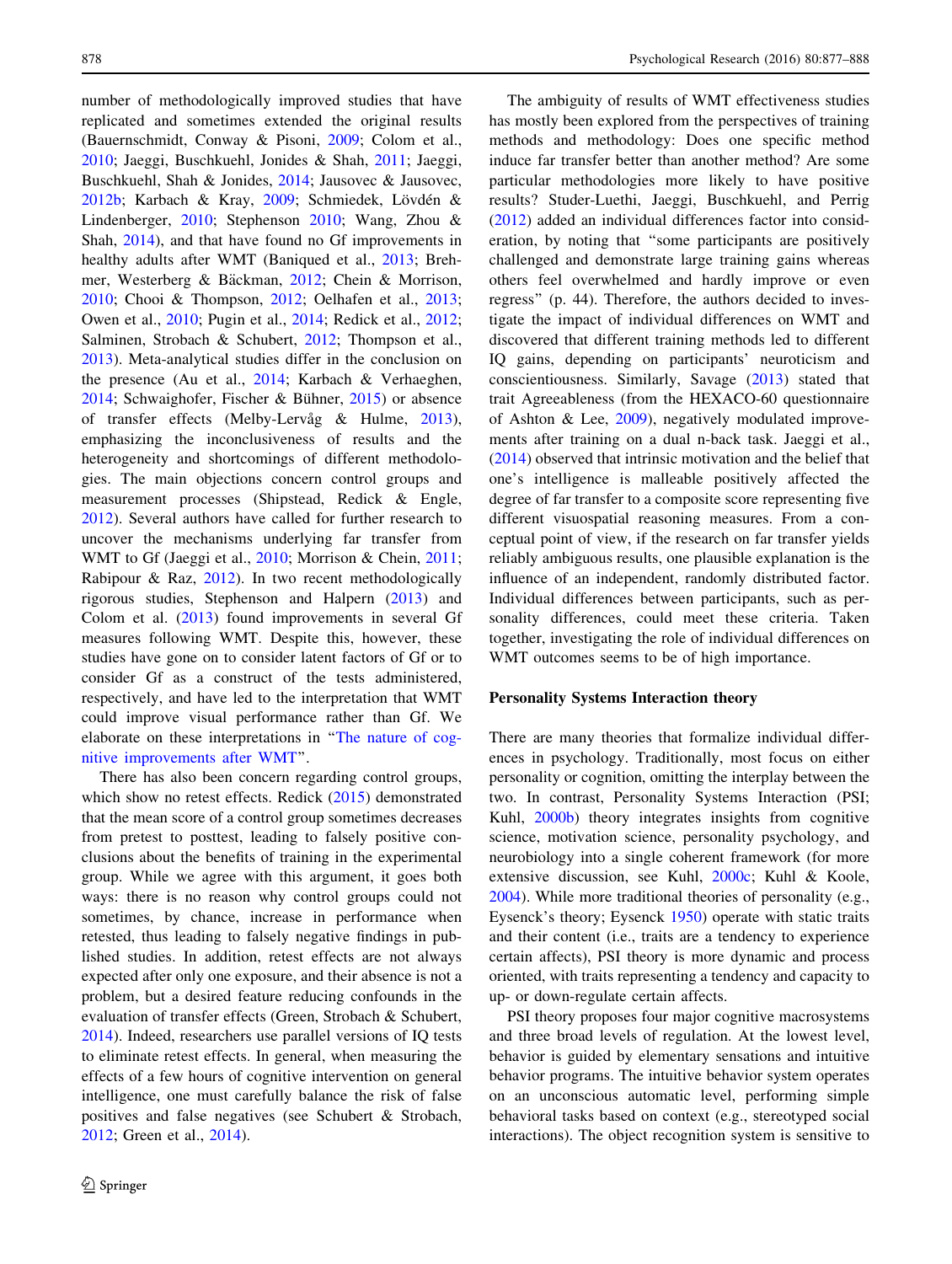discrepancies between expected and perceived stimuli. At the mid-level, behavior is guided by emotion and coping systems. Here, PSI theory distinguishes between positive and negative affect systems, which regulate approach and avoidance behavior (Kuhl, Kazén & Koole,  $2006$ ). At the highest level, behavior is regulated by complex cognitive systems: one focuses on sequential analytical processing and self-control and the other focuses on parallel holistic processing and self-regulation. Intention memory is responsible for sequential storing and processing of conscious intentions; it exercises rule-based thinking and planning. Extension memory, or the self-system, processes information in an unconscious, parallel, and holistic manner. It is congruence oriented, relates to feeling, and plays an important role in intrinsic motivation and the integration of self-related information into a cohesive sense of self.

These four cognitive macrosystems interact with each other in a complex yet well-defined manner (see Kuhl, [2000b\)](#page-10-0), and each of them has been connected to the functioning of distinct neuroanatomical regions (Kuhl, [2000c](#page-10-0)). In addition, from the 14 possible personality styles of PSI theory, 12 correspond to DSM-V personality disorders. PSI theory also provides thorough explanations and testable predictions about human behavior (Kuhl, [2000b;](#page-10-0) Kazén, Kuhl, Boermans & Koole, [2013\)](#page-10-0). Altogether, this approach suits our research needs by providing measurement concepts, tools, and theoretical explanations of the underlying factors that may affect gain in IQ after WMT.

# Methods

We employed a pretest-training-posttest design, including the administration of two non-speeded IQ tests, two personality tests, three different training methods, and an active-contact control group.

# Participants

By using printed media ads and public social networks, we recruited 142 participants (62 men, 43.7 %). Their mean age was 25.2 years (SD =  $6.47$ , range 18–50; for details

Table 1 Sample characteristics

| Group               | N  | $\%$ men | Mean age (SD) |  |  |
|---------------------|----|----------|---------------|--|--|
| Single n-back (SNB) | 38 | 44.7     | 25.7(6.2)     |  |  |
| Triple n-back (TNB) | 36 | 47.2     | 24.8(5.8)     |  |  |
| Mental rotations 3D | 33 | 33.3     | 24.7(5.8)     |  |  |
| Sudoku (control)    | 35 | 48.6     | 24.6(7.1)     |  |  |
|                     |    |          |               |  |  |

see Table 1). All participants reported no present or previous history of psychiatric illness or medication. Nine participants did not finish the study and were excluded from the final analysis (they either did not meet the required training time or did not attend the posttest session). Participants were required to undergo nearly 3 h of pretesting, 8 h of training in total spread across 25 working days, and 3 h of post-testing. For participation, each received a small financial compensation (ca.  $E$ 25) and their own test results, including a short interpretation. Our study was approved by the ethics committee of Institute of Psychology, Academy of Sciences of the Czech Republic and was performed in accordance with the ethical standards laid down in the 1964 Declaration of Helsinki and its later amendments. Informed consent was obtained from all participants.

#### Fluid intelligence measures

We administered Raven's Advanced Progressive Matrices, set II (RAPM; Raven, [1990\)](#page-10-0) with a 40-min time limit. RAPM contains 36 items, each composed of a  $3 \times 3$  grid of pattern elements. One element is always missing, and the participant's task is to choose an option that appropriately fills in the pattern. As a second measure of fluid reasoning, we used the Bochum Matrices Test (BOMAT) devised by Hossiep, Turck & Hasella ([1999\)](#page-9-0), with an 80-min time limit. The BOMAT contains 40 items, each of which is composed of  $5 \times 3$  elements. This allows for more pattern relationships and makes the test significantly more difficult than the RAPM, on which some participants performed at ceiling. No participants reached the maximum performance ceiling on the BOMAT.

#### Personality measures

## Personality Styles and Disorders Inventory

The Personality Styles and Disorders Inventory (PSDI), which is based on PSI theory, was developed by Kuhl & Kazén, ([1997\)](#page-10-0). It has 140 items and measures 14 scales of non-pathological personality styles. Each scale ranges from a minimal level and extent of the trait to a greater level of severity or intensity [e.g., "assertive/antisocial," "passive/ depressive,'' or ''conscientious/compulsive'' (for a complete list, see Table [3](#page-5-0))]. The 14 scales correspond to the 12 DSM-V personality disorders, with the addition of the optimistic/rhapsodic and unselfish/self-sacrificing scales. This taxonomy of personality styles and disorders is therefore rooted in many decades of clinical observations and research.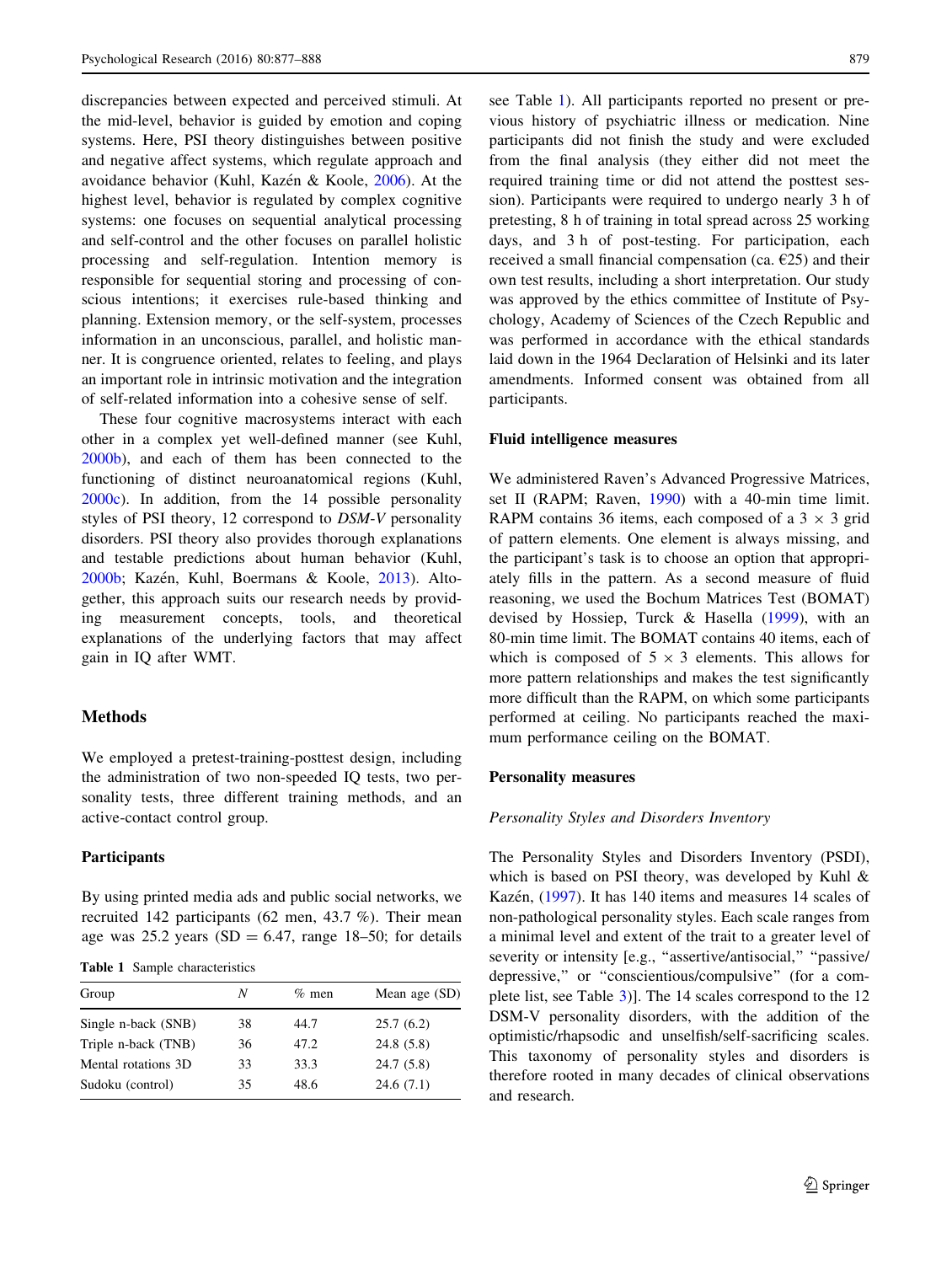#### State-trait Anxiety Inventory

To measure anxiety, we administered the State-Trait Anxiety Inventory (STAI; Spielberger & Gorsuch, [1983](#page-11-0)). This is a widely accepted clinical psychometric instrument comprising 40 questions. It measures anxiety both as a current state and as a long-term personality trait.

# Training tasks

#### Adaptive single n-back task (SNB)

The goal of the n-back task is for participants to keep track of regularly appearing stimuli and to respond when a stimulus matches the one presented  $n$  trials before. For example, if present  $n = 3$ , and audio letters were used as stimuli, with the order of ''A–A–B–C–D–B,'' then second occurrence of "B" is a match (because previous B was presented 3 letters ago), and participant should indicate this by pressing the spacebar. For the task to be adaptive,  $n$  has to change periodically to match the participant's actual level of performance. In our "single" version of n-back task, participants had to keep track of one stream of stimuli: positions of squares appearing one at a time on a computer screen in a  $3 \times 3$  grid. For this, we used open-source software (Brain Workshop, v. 4.8.1, <http://brainworkshop.sourceforge.net/>), configured to match the parameters used by Jaeggi et al. [\(2008](#page-9-0)): full-screen mode, no real-time feedback on errors, starting level  $n = 2$ , each trial consisted of stimulus presentation (500 ms) and break (2500 ms), and 20 trials amounted to one block. If the success rate of any block exceeded 80 %, the level of n increased for next block. If the success rate was lower than 50 % for three blocks altogether, the level of  $n$  decreased for next block. Daily training time amounted to 20 min (approximately 15 blocks). We departed from the configuration used by Jaeggi et al. [\(2008](#page-9-0)) in that we increased the chance of high-interference (''lure'') trials from 0.125 to 0.4. A lure trial involves presenting a stimulus that could seem like a match (e.g., the position of a square presented a few trials previously), but it is actually a nontarget because it is being repeated too soon  $(n - 1)$  or too late  $(n + 1)$ . We increased this parameter, as one's ability to cope with these high-interference trials is significantly correlated with Gf (Gray, Chabris & Braver, [2003;](#page-9-0) Burgess, Gray, Conway & Braver, [2011\)](#page-9-0). In addition, Jaeggi et al. [\(2014](#page-10-0)) used a considerable number of lure trials in their study showing far transfer to visuospatial reasoning.

#### Adaptive triple n-back task

We also included a "triple" version of the n-back task (TNB), using the same principle, software, and configuration as the ''single'' version, with the following modifications. Participants were presented with three streams of stimuli (positions of squares, colors of squares, and letters presented auditorily). For example, a blue square was presented up and to the left with sound "A," then a green square up and to the right with sound ''S,'' and then a blue square up and to the left with sound ''A,'' and so on. Again, if the current stimulus matched the one presented n trials before (in the same stream), participants had to indicate this by pressing the key assigned to this stream. Considering our example sequence, and present  $n = 2$ , participants should indicate an auditory and color match in the third trial by pressing two appropriate keys. As this is a highly demanding task, the break time for each trial was increased to 3000 ms to provide participants with more time to react. TNB taxes multiple sensory modalities at once: spatial (positions) and color visual abilities as well as symbolic (letters) auditory processing.

#### Adaptive mental rotations task

Efforts to improve Gf with CT have thus far focused on training WM. This has been justified because WM has been reliably linked to Gf (Colom, Abad, Quiroga, Shih & Flores-Mendoza, [2008](#page-9-0); Kane, Hambrick & Conway, [2005](#page-10-0); Oberauer, Süs, Wilhelm & Wittmann,  $2008$ ) and has been considered to be improvable with training (Morrison & Chein, [2011;](#page-10-0) Rafi & Samsudin, [2009](#page-10-0)). Mental rotation ability (MRA), however, is another cognitive process that meets these criteria and may be an additional pathway to improved Gf. First, MRA strongly correlates with Gf scores (Kaufman, DeYoung, Gray, Brown & Mackintosh,  $2009$ ), and Johnson & Bouchard ( $2005a$ , [b\)](#page-10-0) have even suggested that it is a core component of general intelligence. Second, the outcomes of MRA practice have been considered ''dramatic'' (Peters et al. [1995\)](#page-10-0), and its trainability has recently been supported by additional studies (Stransky, Wilcox & Dubrowski, [2010](#page-11-0); Jausovec & Jau-sovec [2012a\)](#page-10-0). As the transfer of MRA training to Gf seems reasonable from this perspective, we developed an adaptive 3D mental rotation task. We presented users with a random 3D object and a series of instructions for mentally rotating it along  $X$ ,  $Y$ , and  $Z$  axes (Fig. [1a](#page-4-0)). Participants were then required to select the correct perspective of the object out of six possible alternatives (Fig. [1](#page-4-0)b). The number of instructions regarding how to rotate the object was adaptively changed based on the previous success rate.

# Control group task

We used a non-adaptive, beginner-level Sudoku game as our active-contact control group training task. The goal of Sudoku is to fill each nine-square row, each nine-square column, and each nine-square box with the numbers 1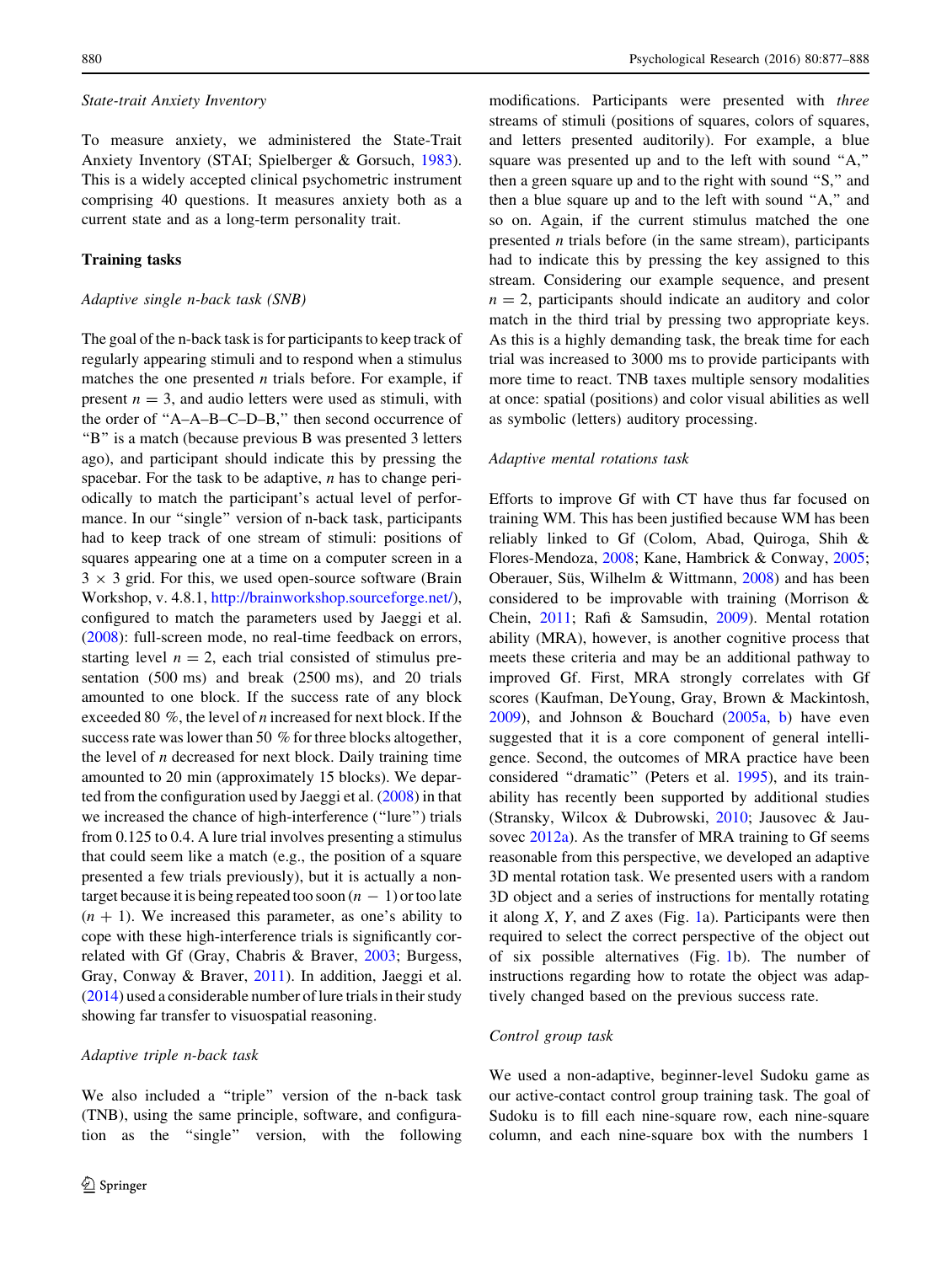<span id="page-4-0"></span>

Fig. 1 a An example of the instructions for the adaptive mental rotation task. b An example of possible response options in the adaptive mental rotation task

through 9, by using each number only once in each. We consider this simple version of Sudoku to be an appropriate control training task for WM training, because at this level, it does not require any significant WM processing, but still involves attention, short-term memory, and some comparing and matching of stimuli.

# Procedures

After informing participants on testing and training procedures, each signed a research contract and consent form. All testing sessions were conducted at Masaryk University, Brno, Czech Republic by administering paper-and-pencil based tests to small groups of participants (approximately 15 people). At pretest, we administered the PSDI and the odd- or even-numbered items of the RAPM and BOMAT in half of their standard time limit. One week after pretest, participants started to train individually on auto-timed software that had been distributed to them (Penner et al., [2012](#page-10-0)) for 20 min per day, across 25 days in total. Data were automatically transmitted to us daily. Posttest took place 1 week after training and consisted of the PSDI and the complementary odd- or even-numbered items of the RAPM and BOMAT. The first version of test (odd or even) was chosen randomly for each participant before the pretest.

# **Results**

Our primary aim was to check for differences in RAPM and BOMAT performance scores from pretest to posttest. We standardized the scores from these different sets by transforming them to z-scores (the distance of each user's score from the mean of odd- or even-numbered items of all participants). Pretest/posttest means are summarized in Table [2](#page-5-0). For a summary of training performance changes, see Fig. [2a](#page-5-0), b. Each training group's mean performance increased with time, suggesting participants' involvement in the WMT.

To investigate possible main effects and interactions between independent variables, time (pretest and posttest) and training group (Sudoku, mental rotations, SNB, and TNB), we conducted a repeated-measures analysis of variance (RM-ANOVA). These tests revealed neither main effects (for RAPM: time  $F(1, 138) = 2.858$ ,  $p = 0.093$ ,  $\eta^2 = 0.020$ ; training group  $F(3, 138) = 0.774$ ,  $p = 0.510$ ,  $\eta^2 = 0.017$ ; for BOMAT: time  $F(1,138) = 0.116$ ,  $p = 0.734$ ,  $\eta^2 = 0.001$ ; training group  $F(3, 138) = 0.830$ ,  $p = 0.480$ ,  $\eta^2 = 0.018$ ), nor their interactions (for RAPM,  $F(3, 138) = 0.641$ ,  $p = 0.590$ ,  $\eta^2 = 0.014$ ; for BOMAT,  $F(3, 138) = 0.875$ ,  $p = 0.456$ ,  $\eta^2 = 0.019$ ) for any of the intelligence measures.

To answer the calls for further research on personality– training interaction (Colquitt, LePine & Noe,  $2000$ ; Könen & Karbach [2015\)](#page-10-0), and because there is some evidence that personality could modulate the relationship between CT and IQ (Studer-Luethi et al., [2012;](#page-11-0) Savage, [2013;](#page-10-0) Jaeggi et al., [2014](#page-10-0)), we explored these effects in our data. The study design is not suitable for sophisticated multivariate analyses like structural equation modeling (given  $N = 142$ , divided into four groups, with 14 PSDI scales and two STAI scales, in a pretest–posttest design). Nevertheless, we agree with Freedman ([2010\)](#page-9-0) that assumptions of sophisticated regression models should not be substituted for subject matter knowledge and relevant data. Therefore, we decided to conduct an investigation of the possible relations between personality scales and IQ gain. The patterns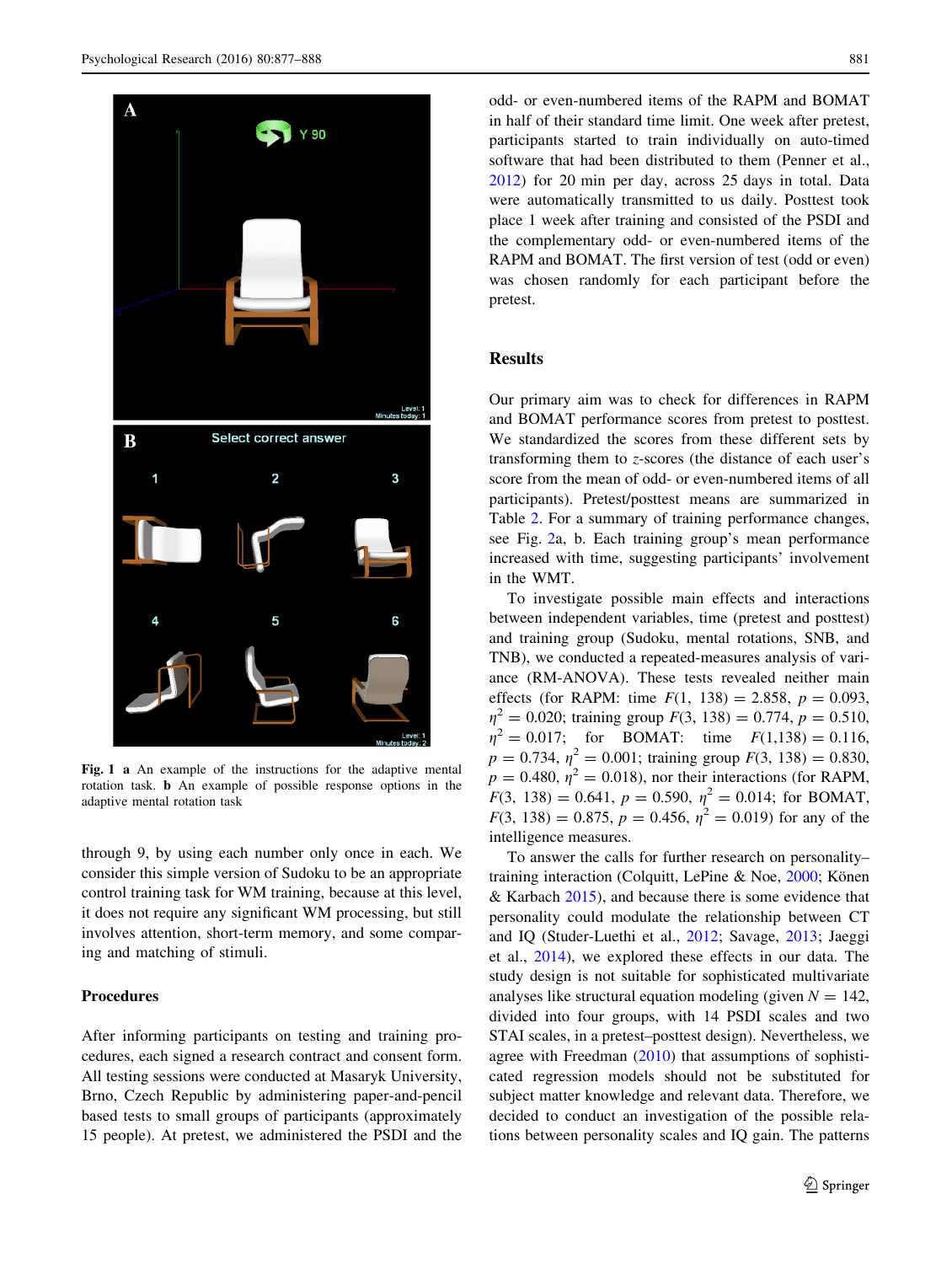<span id="page-5-0"></span>Table 2 Pretest and posttest scores of RAPM, BOMAT, and STAI

|            |           | $RAPM*$ |          | <b>BOMAT</b> <sup>a</sup> |          | Anxiety as trait |          | Anxiety as state |          |  |
|------------|-----------|---------|----------|---------------------------|----------|------------------|----------|------------------|----------|--|
|            |           | Pretest | Posttest | Pretest                   | Posttest | Pretest          | Posttest | Pretest          | Posttest |  |
| Sudoku     | M         | $-0.24$ | $-0.27$  | $-0.13$                   | 0.04     | 35.66            | 34.12    | 35.94            | 36.12    |  |
| $(n = 34)$ | <b>SD</b> | 1.32    | 1.07     | 0.88                      | 1.11     | 5.57             | 5.74     | 4.47             | 6.23     |  |
| MRT        | M         | $-0.18$ | 0.07     | $-0.30$                   | $-0.02$  | 36.79            | 37.84    | 43.00            | 41.90    |  |
| $(n = 31)$ | <b>SD</b> | 0.96    | 0.90     | 0.76                      | 0.96     | 9.04             | 11.04    | 9.87             | 9.03     |  |
| SNB        | M         | 0.05    | 0.10     | 0.14                      | 0.08     | 35.97            | 38.76    | 41.63            | 42.14    |  |
| $(n = 37)$ | <b>SD</b> | 0.99    | 0.94     | 0.93                      | 1.17     | 7.64             | 7.35     | 9.00             | 10.04    |  |
| TNB        | M         | 0.08    | 0.41     | 0.00                      | 0.18     | 35.44            | 35.55    | 40.78            | 40.74    |  |
| $(n = 31)$ | <b>SD</b> | 0.77    | 0.84     | 1.09                      | 1.04     | 5.56             | 6.39     | 7.29             | 8.49     |  |

MRT mental rotations, SNB single n-back, TNB triple n-back

Figures are in  $z$ -scores



Fig. 2 a Group mean values of daily averages in n-back difficulty level as a function of training day. b Group mean values of daily averages in mental rotations 3D difficulty level as a function of training day

that emerged in our results seem to justify this analysis although exploratory, it has the potential to provide interesting and important findings.

Correlations between pretest IQ levels and personality traits are summarized in Table 3. From 14 personality styles, only one was related to both RAPM and BOMAT IQ tests: a negative correlation between test performance and intuitive/schizotypal style (e.g., ''I believe telepathy is possible.''). Additionally, RAPM scores correlated negatively with situational anxiety, while BOMAT scores correlated negatively with anxiety as a trait.

As RAPM scores were sometimes at ceiling and there were no significant correlations between IQ gains and the PSDI scales, we focused our further analyses only on BOMAT scores. Correlations between changes to IQ as measured by BOMAT score and the different PSI personality styles under different training methods are shown in Table [4](#page-6-0). Primarily, there were significant correlations for

Table 3 Correlations between intelligence scores and personality scales in pretest

|                              | <b>RAPM</b>       | <b>BOMAT</b>      |
|------------------------------|-------------------|-------------------|
| <b>RAPM</b>                  | 1                 | 0.49              |
| <b>BOMAT</b>                 | 0.49              | 1                 |
| Anxiety state                | $-0.21*$          | $-0.1$            |
| Anxiety trait                | $-0.08$           | $-0.17*$          |
| Assertive (antisocial)       | $-0.12$           | $\Omega$          |
| Willful (paranoid)           | $-0.05$           | 0.02              |
| Reserved (schizoid)          | $0.15^{\dagger}$  | 0.04              |
| 'Self-critical (avoidant)    | $-0.15^{\dagger}$ | $-0.11$           |
| Conscientious (compulsive)   | $0.2*$            | 0.05              |
| Intuitive (schizotypal)      | $-0.24*$          | $-0.24**$         |
| Optimistic (rhapsodic)       | $-0.04$           | 0.04              |
| Ambitious (narcissistic)     | $-0.13$           | 0.01              |
| Critical (negativistic)      | $-0.05$           | $-0.02$           |
| Loyal (dependent)            | $-0.05$           | $-0.01$           |
| Spontaneous (borderline)     | $-0.16^{\dagger}$ | $-0.15^{\dagger}$ |
| Charming (histrionic)        | $-0.2*$           | $-0.14$           |
| Passive (depressive)         | $-0.06$           | $-0.14$           |
| Unselfish (self-sacrificing) | 0.02              | $-0.02$           |
|                              |                   |                   |

 $N = 132$ ; \*\*  $p < 0.01$ , \*  $p < 0.05$ , <sup>†</sup>  $p < 0.10$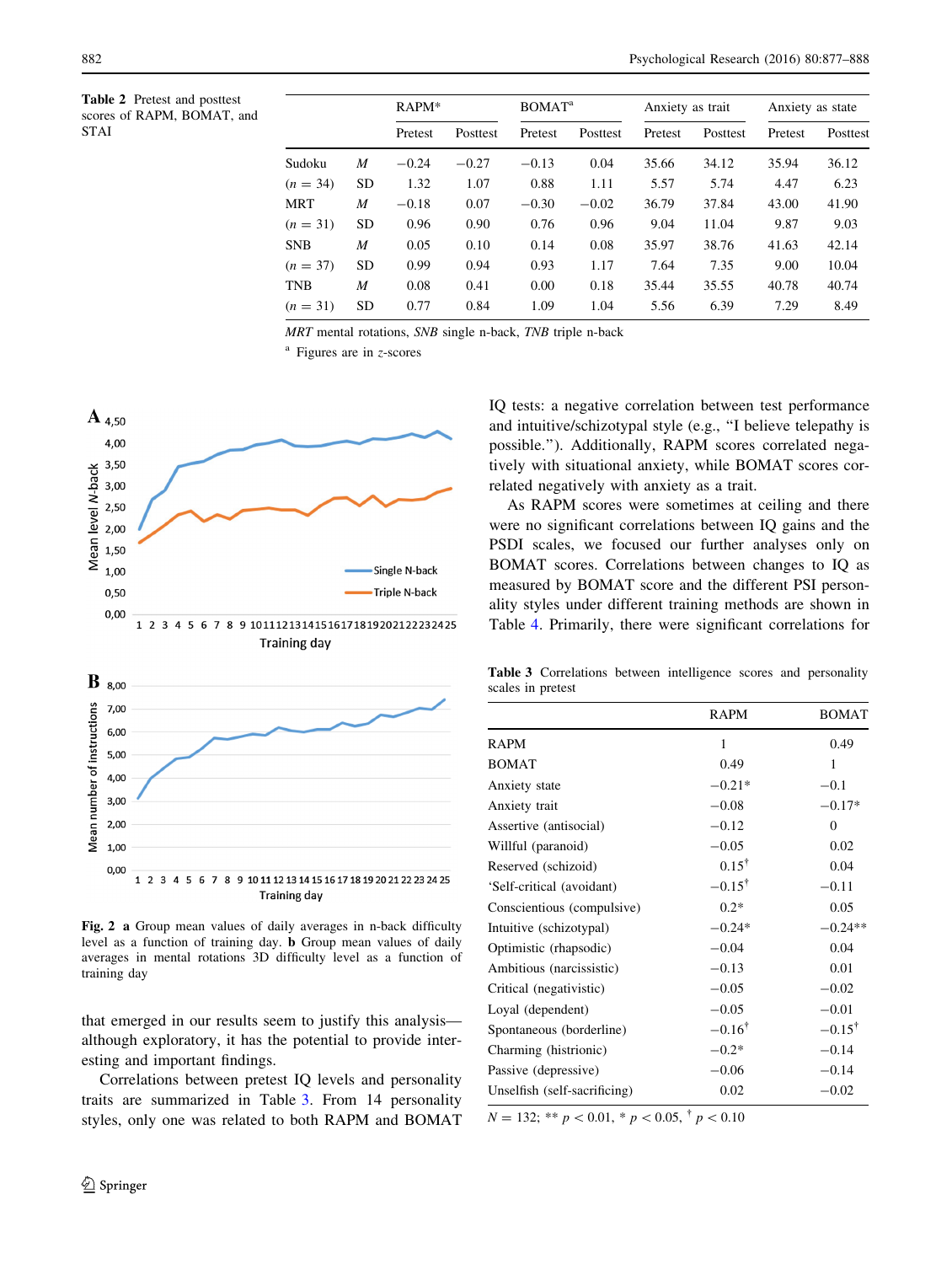<span id="page-6-0"></span>both SNB and TNB training, sometimes mirroring each other (e.g., changes in BOMAT scores due to SNB training and pretest cautious personality style:  $r(36) = 0.51$ ,  $p < 0.01$ ; changes in BOMAT scores due to TNB training and pretest cautious personality style:  $r(31) = -0.31$ ,  $p = 0.09$ ). Posttest personality traits correlated with the different versions of n-back in a very similar fashion, and sometimes the mirroring was even more pronounced. For example, the correlation between the changes in BOMAT scores due to SNB training and posttest optimistic personality style  $[r(36) = -0.36, p = 0.03]$  was nearly the opposite of the correlation due to TNB training  $[r(31) = 0.40, p = 0.03]$ . Similarly, the correlations

between BOMAT score changes and posttest depressive personality style scores were nearly opposite for SNB training  $[r(36) = 0.40, p = 0.02]$  and TNB training  $[r(31) = -0.36, p = 0.05].$ 

# **Discussion**

In this study, we investigated whether WMT would cause any statistically significant changes in intellectual performance from pretest to posttest (as measured by RAPM and BOMAT), and whether these potential changes would correlate with different personality traits. Using RM-ANOVA, we found no main effects nor interactions reaching statistical significance (although pretest–posttest effect was approaching it). While failures to replicate and null results are scientific contributions that are generally desirable in psychology research (Makel, Plucker & Hegarty, [2012](#page-10-0)), and publishing them is important to combat the ''file-drawer'' problem (Redick et al., [2012](#page-10-0); Shipstead et al., [2012\)](#page-11-0), the ambiguity of CT outcomes has become an important issue requiring further explanation.

# Moderating role of PSI personality factors in CT outcomes

We started by correlating baseline IQ scores of participants with their scores on 14 PSDI personality trait scales. Some weak correlations appeared (see Table [3\)](#page-5-0), which are consistent with the notion that ability traits (e.g., IQ) and nonability traits (e.g., the ''big five'' personality dimensions) are relatively independent (Demetriou, Kyriakides & Avraamidou, [2003;](#page-9-0) Farsides & Woodfield, [2003](#page-9-0); Soubelet & Salthouse, [2011\)](#page-11-0). We then correlated PSI personality profiles with the IQ gains from the multiple CT methods, and with the pooled sample of training as a whole (not differentiating between training methods; see Table 4).

Table 4 Correlational analyses of pretest PSDI scales and IQ score changes (BOMAT) for each of the possible cognitive training methods (see legend for description)

| PSDI and STAI scores          | All training groups |                   | Control (Sudoku) |                   | MR          |                   | <b>SNB</b>        |                   | <b>TNB</b>           |                   |
|-------------------------------|---------------------|-------------------|------------------|-------------------|-------------|-------------------|-------------------|-------------------|----------------------|-------------------|
|                               | $r_{\rm G}$         | $r_{\text{part}}$ | $r_{\rm G}$      | $r_{\text{part}}$ | $r_{\rm G}$ | $r_{\text{part}}$ | $r_{\rm G}$       | $r_{\text{part}}$ | $r_{\rm G}$          | $r_{\text{part}}$ |
| Self-determined (dissocial)   | 0.12                | 0.13              | $-0.22$          | $-0.20$           | 0.25        | $0.33^{\dagger}$  | 0.19              | 0.19              | $-0.17$              | $-0.19$           |
| Cautious (paranoid)           | 0.13                | 0.16              | 0.01             | $-0.02$           | 0.17        | 0.20              | $0.51**$          | $0.50**$          | $-0.31$ <sup>T</sup> | $-0.22$           |
| Reserved (schizoid)           | 0.08                | 0.08              | $-0.09$          | $-0.02$           | $-0.2$      | $-0.17$           | $0.52**$          | $0.49**$          | $-0.23$              | $-0.12$           |
| Self-critical (self-insecure) | $-0.14$             | $-0.17^{\dagger}$ | 0.25             | 0.14              | $-0.17$     | $-0.20$           | $-0.01$           | $-0.02$           | $-0.32$ <sup>†</sup> | $-0.39*$          |
| Conscientious (compulsive)    | 0.13                | $0.17^{\dagger}$  | 0.09             | 0.12              | $-0.05$     | $-0.06$           | 0.17              | 0.23              | $0.32^T$             | $0.34^{\dagger}$  |
| Intuitive (schizotypal)       | 0.03                | $-0.08$           | $\mathbf{0}$     | $-0.12$           | 0.07        | $-0.02$           | $-0.30^{\dagger}$ | $-0.37*$          | 0.28                 | 0.16              |
| Optimistic (rhapsodic)        | $-0.01$             | 0.02              | $-0.11$          | $-0.10$           | 0.18        | 0.25              | $-0.37*$          | $-0.33^{\dagger}$ | 0.19                 | 0.11              |
| Ambitious (narcissistic)      | $-0.07$             | $-0.01$           | 0.06             | $-0.07$           | $-0.12$     | 0.04              | $-0.09$           | $-0.05$           | $\mathbf{0}$         | 0.03              |
| Critical (negativistic)       | $0.18^{\dagger}$    | $0.19^{\dagger}$  | $-0.1$           | $-0.14$           | 0.13        | 0.28              | $0.41*$           | $0.40*$           | $-0.11$              | $-0.12$           |
| Loyal (dependent)             | $-0.09$             | $-0.04$           | $0.30^{\dagger}$ | 0.14              | $-0.21$     | $-0.04$           | $-0.06$           | 0.00              | 0.01                 | $-0.07$           |
| Spontaneous (borderline)      | $-0.06$             | $-0.13$           | 0.12             | $-0.02$           | 0.02        | $-0.04$           | 0.06              | $-0.02$           | $-0.32^{\dagger}$    | $-0.29$           |
| Charming (histrionic)         | 0.12                | 0.06              | $-0.16$          | $-0.22$           | 0.18        | 0.18              | $-0.15$           | $-0.16$           | 0.29                 | 0.16              |
| Calm (depressive)             | 0.01                | $-0.06$           | 0.22             | 0.15              | $-0.14$     | $-0.21$           | 0.30 <sup>T</sup> | 0.23              | $-0.22$              | $-0.24$           |
| Helpful (self-sacrificing)    | $-0.08$             | $-0.07$           | 0.12             | 0.06              | $-0.27$     | $-0.14$           | 0.03              | 0.02              | 0.02                 | $-0.05$           |
| State anxiety                 | $-0.05$             | $-0.09$           | 0.01             | $-0.09$           | $-0.19$     | $-0.21$           | 0.07              | 0.01              | $-0.02$              | 0.02              |
| Trait anxiety                 | 0.09                | 0.00              | 0.08             | 0.03              | $-0.13$     | $-0.10$           | $0.38*$           | $0.33^{\dagger}$  | $\mathbf{0}$         | $-0.20$           |

SNB single n-back, TNB triple n-back,  $r_G$  correlation (zero-order) of the pretest personality scale with IQ gain,  $r_{part}$  partial correlation of the pretest personality scale with the posttest IQ (pretest IQ partialled out)

 $N_{\text{all-training}} = 97, N_{\text{suboku}} = 34, N_{\text{MR}} = 31, N_{\text{SNB}} = 36, N_{\text{TNB}} = 31; ** p < 0.01, * p < 0.05,$ <sup>†</sup>  $p < 0.10$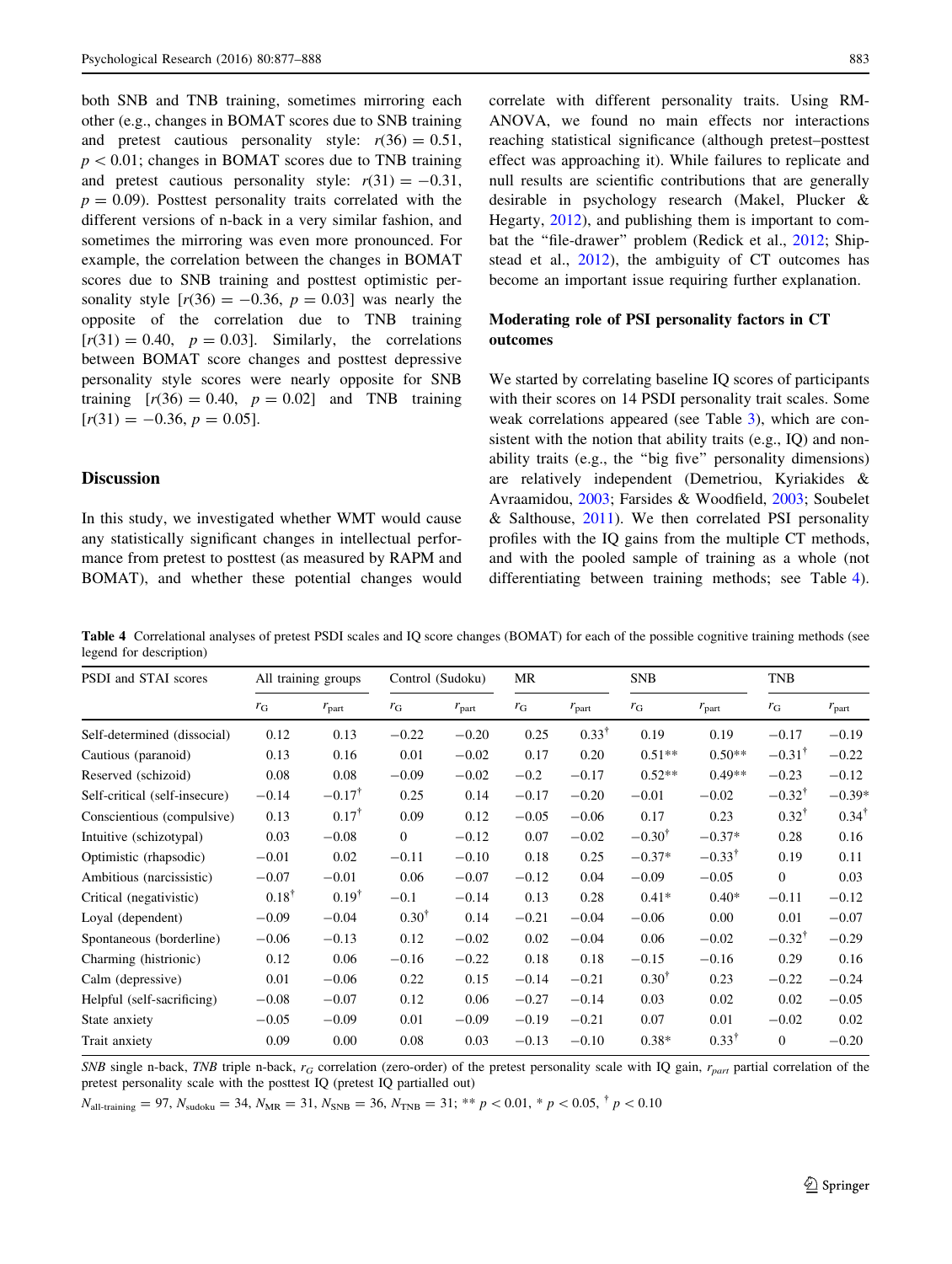There was no significant relationship with any of the PSDI scales, which suggests that there is no effective way to predict if and how much a person will gain from CT based on their personality scores. However, when we split our sample according to the type of training method, substantially different results appeared. Specifically, in the SNB training group, gains in BOMAT scores correlated positively with negativistic, paranoid, and schizoid PSDI scales, while at the same time, correlated negatively with schizotypal and rhapsodic PSDI scales (see Table [4](#page-6-0)). Looking at the STAR model proposed by Kuhl ([2000a](#page-10-0); Fig. 3), the PSDI scales that are positively associated with BOMAT scores are situated exactly opposite those PSDI scales that are negatively associated with BOMAT scores.

According to PSI theory, the two pairs of styles correlating with IQ gain positively (distrustful and reserved) and those correlating with IQ gain negatively (intuitive and optimistic) are fundamentally different from each other. They are not, however, reduced to opposite poles of one common continuum (e.g., introversion-extroversion). They differ in terms of their sensitivity to rewards and punishments and in the dominance of cognitive macrosystems as described by PSI theory. While both distrustful and reserved styles are dominated by analytical thinking and planning (and include low sensitivity to both rewards and

punishments), intuitive and optimistic PSI styles are dominated by intuitive behavior control and are characterized by high sensitivity to rewards and punishments (see Kuhl, [2000a\)](#page-10-0). Accordingly, this perspective suggests that the effects of SNB exercise (utilizing only one sensory modality, presenting only one stimulus every 3 s, and requiring greater delays in WM processing as higher levels of  $n$  are reached) correlates positively with personality styles that typically engage in time-planning and that are less dependent on rewards or punishments. On the other hand, the substantially different training method of TNB (which requires more immediate processing and presents participants with diverse, multimodal stimuli) favors persons with intuitive and action-oriented personality styles (although evidence for this is based on our small sample of 31 and correlations with IQ gain that were marginally significant at  $p < 0.10$ ; see Table [4](#page-6-0)). This finding could further suggest that the influence of processing style (analytical vs. intuitive-holistic) plays a greater role in modulating training gains than does emotional sensitivity (to punishments and rewards).

The complexity of PSI theory allows us to elaborate further on our results. It is evident that opposing PSI personality styles influence the effectiveness of CT differently, and the fact that opposing correlations in our data both reached



Fig. 3 The STAR model of personality dimensions by Kuhl and Kazén [\(1997](#page-10-0))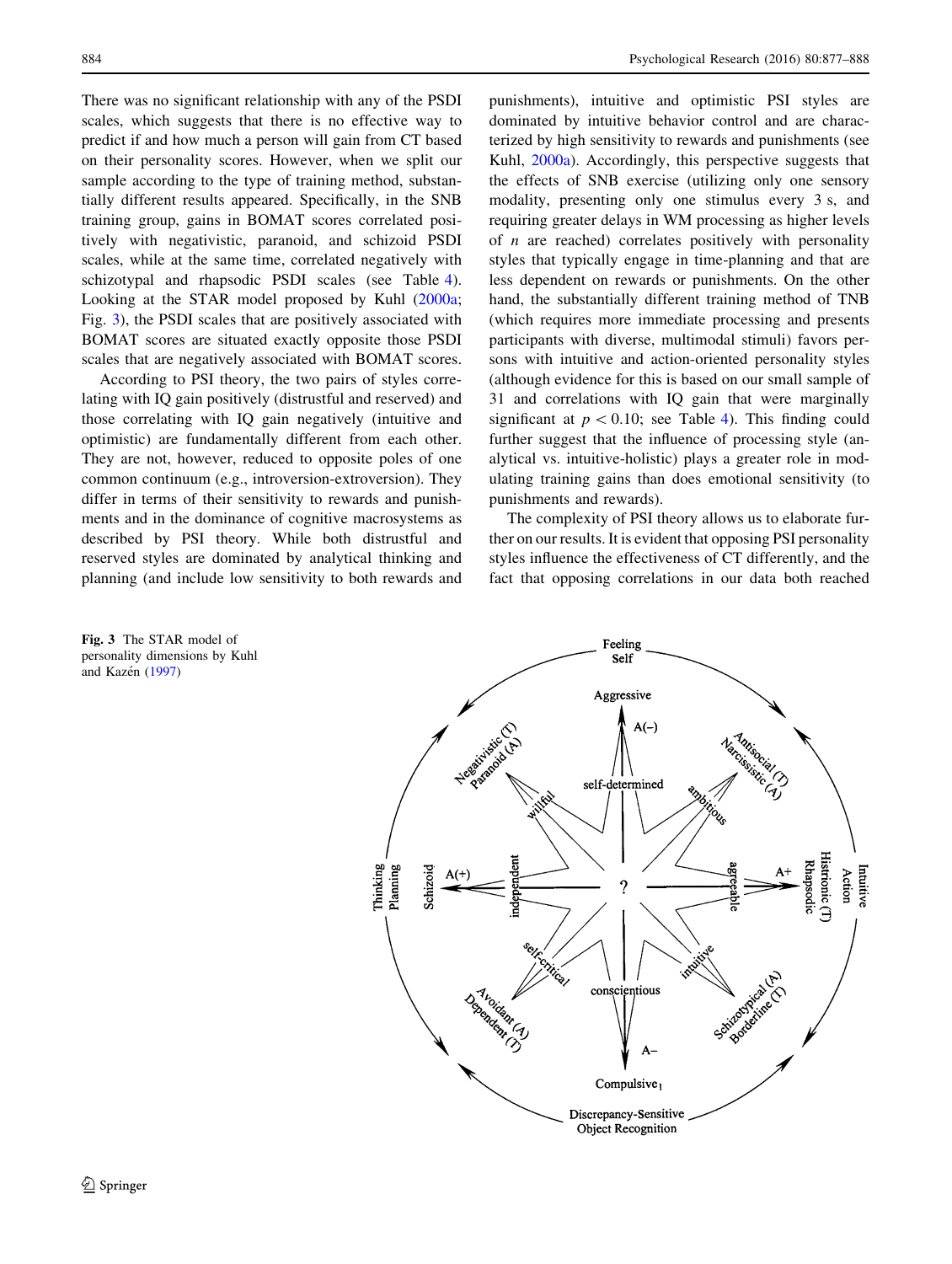<span id="page-8-0"></span>statistical significance further supports the emerging correlation pattern that fits the PSI model. In addition, this pattern repeats itself in retest sessions and seems to be mirrored in independent groups training on either of the considerably different TNB and SNB training methods. The pattern of correlations present in our data fits well with PSI theory, and we suggest that this explanation of ambiguous WMT results is the most important finding of our study.

We did not find this pattern in the RAPM. One possible reason for this could be that RAPM was much more influenced by a ceiling effect. No participants scored perfectly in the BOMAT, but 23 % of participants did in the RAPM.

To explore the directionality of significant correlations between pre- and posttest personality and cognition, we conducted cross-lagged panel analyses. In several cases, pretest personality traits significantly added to the prediction of the posttest IQ score (but not vice versa, see Table [4](#page-6-0)). Caution is always advised when interpreting causality, but there is some evidence suggesting that posttest IQ score changes are influenced by pretest personality traits, rather than posttest personality traits being influenced by pretest IQ scores (Granger, [1969](#page-9-0)).

## Moderating role of anxiety in WMT outcomes

Studer-Luethi et al. ([2012\)](#page-11-0) have also documented the influence of personality traits on WMT outcomes. In their study, individuals scoring high in neuroticism benefitted more from SNB and individuals scoring low in neuroticism benefitted more from dual n-back training. The authors hypothesized that anxiety could be a moderating factor: individuals high in neuroticism are overwhelmed sooner by more complex, multimodal n-back exercises (i.e., the dual n-back), and this anxiety in turn blocks the process of cognitive gain. In our experiment, we tested this hypothesis, by measuring both state and trait anxiety using the STAI. We found a positive correlation of anxiety as a long-term personality trait (which presumably influenced participants WMT continuously, as opposed to the transient state of anxiety during the test-taking situation), with BOMAT gain for the SNB training group (see Table [4\)](#page-6-0). This ''high-anxiety–gain after SNB'' correlation is in concordance with the hypothesis proposed by Studer-Luethi et al. [\(2012](#page-11-0)). In addition, there seems to be certain phenomenological closeness in all of the personality traits thus far found to correlate positively with cognitive gain after SNB (anxiety, neuroticism, and critical, reserved, and cautious personality style).

## The nature of cognitive improvements after WMT

Improvements in tests of fluid intelligence after WMT have recently been interpreted as improvements not of Gf, but rather of "visual performance" (Colom et al., [2013](#page-9-0); Stephenson & Halpern, [2013\)](#page-11-0). We have several conceptual objections to this interpretation. First, this general kind of "visual performance" may very well be what one actually aims to improve with WMT, considering that several theories of intelligence recognize visuospatial abilities as an essential component of general intelligence (Wechsler, [2008](#page-11-0); Johnson and Bouchard, [2005b](#page-10-0)). More importantly, visual performance (e.g., the Gv factor of Cattell–Horn– Carroll theory; Carroll [1993\)](#page-9-0) is measured by administering visually complex stimuli (e.g., noise-obscured objects, complex patterns, fields of letters) and one task operation (e.g., change size, rotate, search for something visually). In contrast, matrix tests (such as the RAPM and BOMAT used in this study) use items consisting of visually simple stimuli, meant only to be carriers of an underlying reasoning problems containing complex transformations that must be discovered and interpreted during the task. Finally, tests of visual performance increase their difficulty by increasing the visual complexity of stimuli, whereas matrix tests increase their difficulty by increasing the number of possible and necessary logical relationships, regardless of visual complexity (indeed, some of the hardest RAPM or BOMAT items look visually simpler than the easiest ones—it is the number of potential logical relationships one has to discover and test that makes them difficult). Taken together, visually performing a search for an object partially obscured by visual noise is substantially different from the inductive reasoning required to find the logical relationships of the RAPM and BOMAT. In addition, Jaeggi et al. ([2014\)](#page-10-0) documented far transfer from an auditory n-back task to visuospatial reasoning, indicating improvements to modality-independent cognitive abilities.

## Limitations

Some inherent limitations of our study include the problem of psychometric precision and difficulty identifying small inter-group differences (one or two points of raw score from pretest to posttest), against noticeable intra-group differences caused by unavoidable differences in level of difficulty between the odd- and even-numbered IQ subtests (RAPM:  $t = 7.50$ ,  $p < 0.001$ ; BOMAT:  $t = 3.13$ ,  $p = 0.002$ ). We consider total training time (approximately 8 h) to be another constraint to examining the effects of CT to Gf thoroughly. Stronger effects may have been observed with additional training. Another limitation may be the relatively high pretest scores of our sample (RAPM mean  $= 14.78$  out of 18, SD  $= 2.6$ , corresponding to about the 90th percentile; BOMAT mean  $= 13.38$  out of 20,  $SD = 2.34$ , corresponding to about the 70th percentile). In addition, our control group task (basic-level Sudoku) was perceived as quite demanding by several training subjects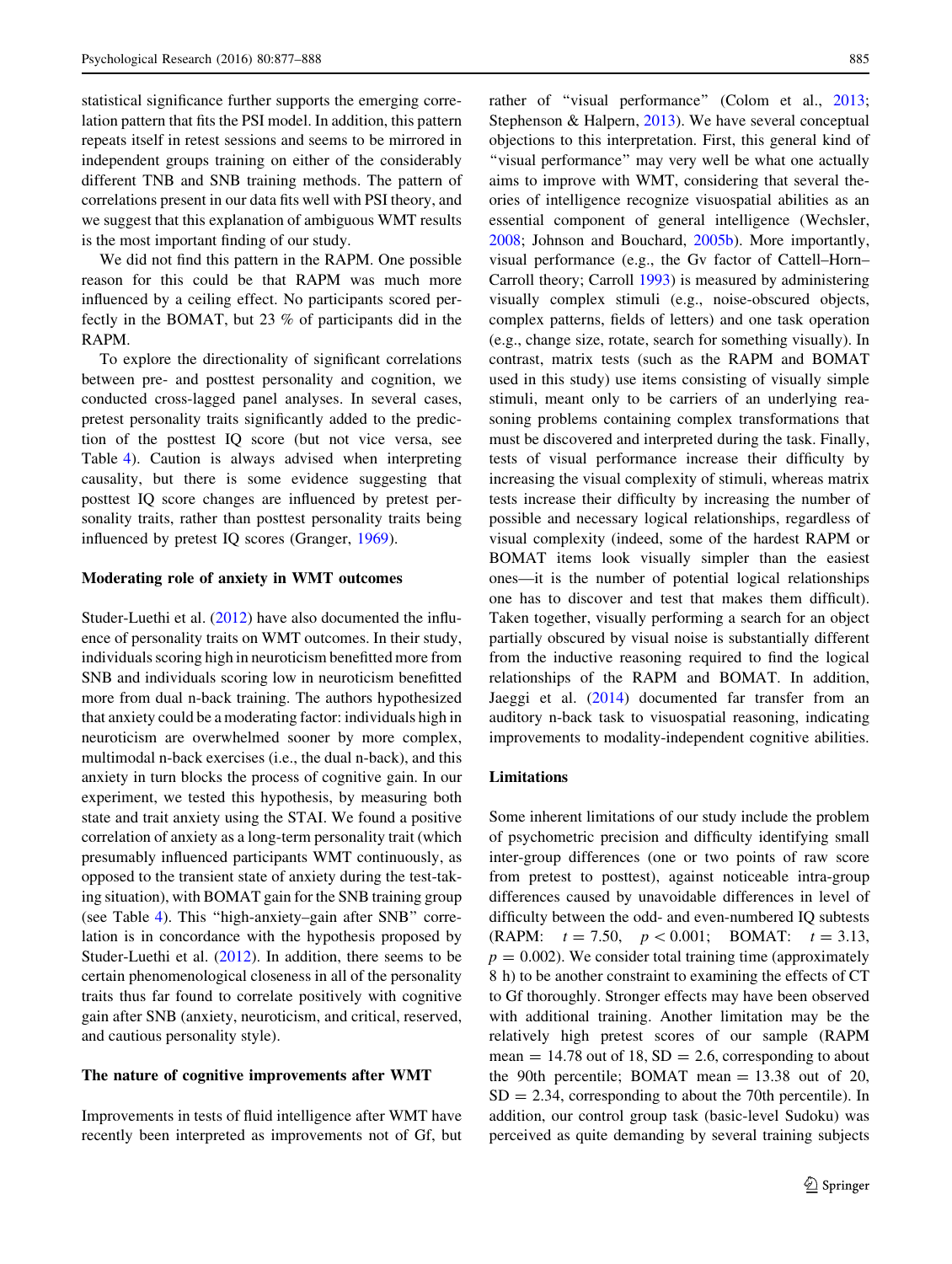<span id="page-9-0"></span>retrospectively, which could result in type-II errors of negative bias in favor of the null hypothesis. We are also aware of the potential risk of some statistical tests being significant by chance due to our multiple comparisons (analyzing several personality factors in each group). Nevertheless, the emerging pattern of correlations does not seem random, but rather, it seems to fit logically into the PSI personality model.

# **Conclusions**

Our study echoes the findings of several previous studies suggesting that ability and non-ability traits can emerge in any combination in a person, with a loose relationship between the two at best. Nevertheless, we presented some evidence that changing or training an already established, complex ability trait (e.g., fluid intelligence) requires an understanding of nonability traits (e.g., PSI personality styles). Intuitively, the opposite seems to be plausible as well: if one seeks to modify personality traits (e.g., in psychotherapy), this may depend in part on levels of ability traits such as intelligence. Of course, any investigation into the interplay of two large areas in psychology (intelligence and personality) is bound to be incomplete. Still, we believe our findings can contribute to the efficacy of tailor-made CT interventions and inspire further research in this exciting area.

Acknowledgments Our study took place with the financial support of the Czech Science Foundation, project no. GACR13-36836S, awarded to Tomáš Urbánek. This funding source had no involvement in study design; in the collection, analysis, and interpretation of data; in the writing of the report; or in the decision to submit the article for publication.

# References

- Ashton, M. C., & Lee, K. (2009). The HEXACO-60: A short measure of the major dimensions of personality. Journal of Personality Assessment, 91(4), 340–345.
- Au, J., Sheehan, E., Tsai, N., Duncan, G. J., Buschkuehl, M., & Jaeggi, S. M. (2014). Improving fluid intelligence with training on working memory: A meta-analysis. Psychonomic Bulletin & Review,. doi:[10.3758/s13423-014-0699-x.](http://dx.doi.org/10.3758/s13423-014-0699-x)
- Baniqued, P. L., Kranz, M. B., Voss, M. W., Lee, H., Cosman, J. D., Severson, J., et al. (2013). Cognitive training with casual video games: Points to consider. Frontiers in Psychology,. doi:[10.](http://dx.doi.org/10.3389/fpsyg.2013.01010) [3389/fpsyg.2013.01010](http://dx.doi.org/10.3389/fpsyg.2013.01010).
- Bauernschmidt, A., Conway, C. M., & Pisoni, D. B. (2009). Working memory training and implicit learning. Report: Research on Spoken Language Processing Progress. 29.
- Brehmer, Y., Westerberg, H., & Bäckman, L. (2012). Workingmemory training in younger and older adults: Training gains, transfer, and maintenance. Frontiers in Human Neuroscience,. doi[:10.3389/fnhum.2012.00063.](http://dx.doi.org/10.3389/fnhum.2012.00063)
- Burgess, G. C., Gray, J. R., Conway, A. R. A., & Braver, T. S. (2011). Neural mechanisms of interference control underlie the

relationship between fluid intelligence and working memory span. Journal of Experimental Psychology: General, 140(4), 674–692.

- Carretti, B., Borella, E., Zavagnin, M., & de Beni, R. (2012). Gains in language comprehension relating to working memory training in healthy older adults. International Journal of Geriatric Psychiatry, 28(5), 539–546.
- Carroll, J. B. (1993). Human cognitive abilities: A survey of factoranalytic studies. New York: Cambridge University Press.
- Chein, J. M., & Morrison, A. B. (2010). Expanding the mind's workspace: Training and transfer effects with a complex working memory span task. Psychonomic Bulletin Review, 17(2), 193–199.
- Chooi, W.-T., & Thompson, L. A. (2012). Working memory training does not improve intelligence in healthy young adults. Intelligence, 40(6), 531–542.
- Colom, R., Abad, F. J., Quiroga, M. Á., Shih, P. C., & Flores-Mendoza, C. (2008). Working memory and intelligence are highly related constructs, but why? Intelligence, 36(6), 584-606.
- Colom, R., Quiroga, M. Á., Shih, P. C., Martinez, K., Burgaleta, M., Martinez-Molina, A., et al. (2010). Improvement in working memory is not related to increased intelligence scores. Intelligence, 38(5), 497–505.
- Colom, R., Román, F. J., Abad, F. J., Shih, P. C., Privado, J., Froufe, M., et al. (2013). Adaptive n-back training does not improve fluid intelligence at the construct level: gains on individual tests suggest that training may enhance visuospatial processing. Intelligence, 41(5), 712–727.
- Colquitt, J. A., LePine, J. A., & Noe, R. (2000). Toward an integrative theory of training motivation: A meta-analytic path of analysis of 20 years of research. Journal of Applied Psychology, 85(5), 678–707.
- Demetriou, A., Kyriakides, L., & Avraamidou, C. (2003). The missing link in the relations between intelligence and personality. Journal of Research in Personality, 37(6), 547–581.
- Eysenck, H. J. (1950). Dimensions of personality (Vol. 5). New Brunswick: Transaction Publishers.
- Farsides, T., & Woodfield, R. (2003). Individual differences and undergraduate academic success: The roles of personality, intelligence, and application. Personality and Individual Differences, 34(7), 1225–1243.
- Freedman, D. A. (2010). Statistical models and causal inference: A dialogue with the social sciences. New York: Cambridge University Press.
- Gates, N., & Valenzuela, M. (2010). Cognitive exercise and its role in cognitive function in older adults. Current Psychiatry Reports, 12(1), 20–27.
- Granger, C. W. (1969). Investigating causal relations by econometric models and cross-spectral methods. Econometrica: Journal of the Econometric Society, 37(3), 424–438.
- Gray, J. R., Chabris, C. F., & Braver, T. S. (2003). Neural mechanisms of general fluid intelligence. Nature Neuroscience, 6, 316–322.
- Green, C. S., Strobach, T., & Schubert, T. (2014). On methodological standards in training and transfer experiments. Psychological Research, 78(6), 756–772.
- Hossiep, R., Turck, D., & Hasella, M. (1999). Bochumer Matrizentest  $(BOMAT)$  advanced. Göttingen: Hogrefe.
- Jaeggi, S. M., Buschkuehl, M., Jonides, J., & Perrig, W. J. (2008). Improving fluid intelligence with training on working memory. Proceedings of the National Academy of Sciences, 105(19), 6829.
- Jaeggi, S. M., Buschkuehl, M., Jonides, J., & Shah, P. (2011). Shortand long-term benefits of cognitive training. Proceedings of the National Academy of Sciences, 108(25), 10081–10086.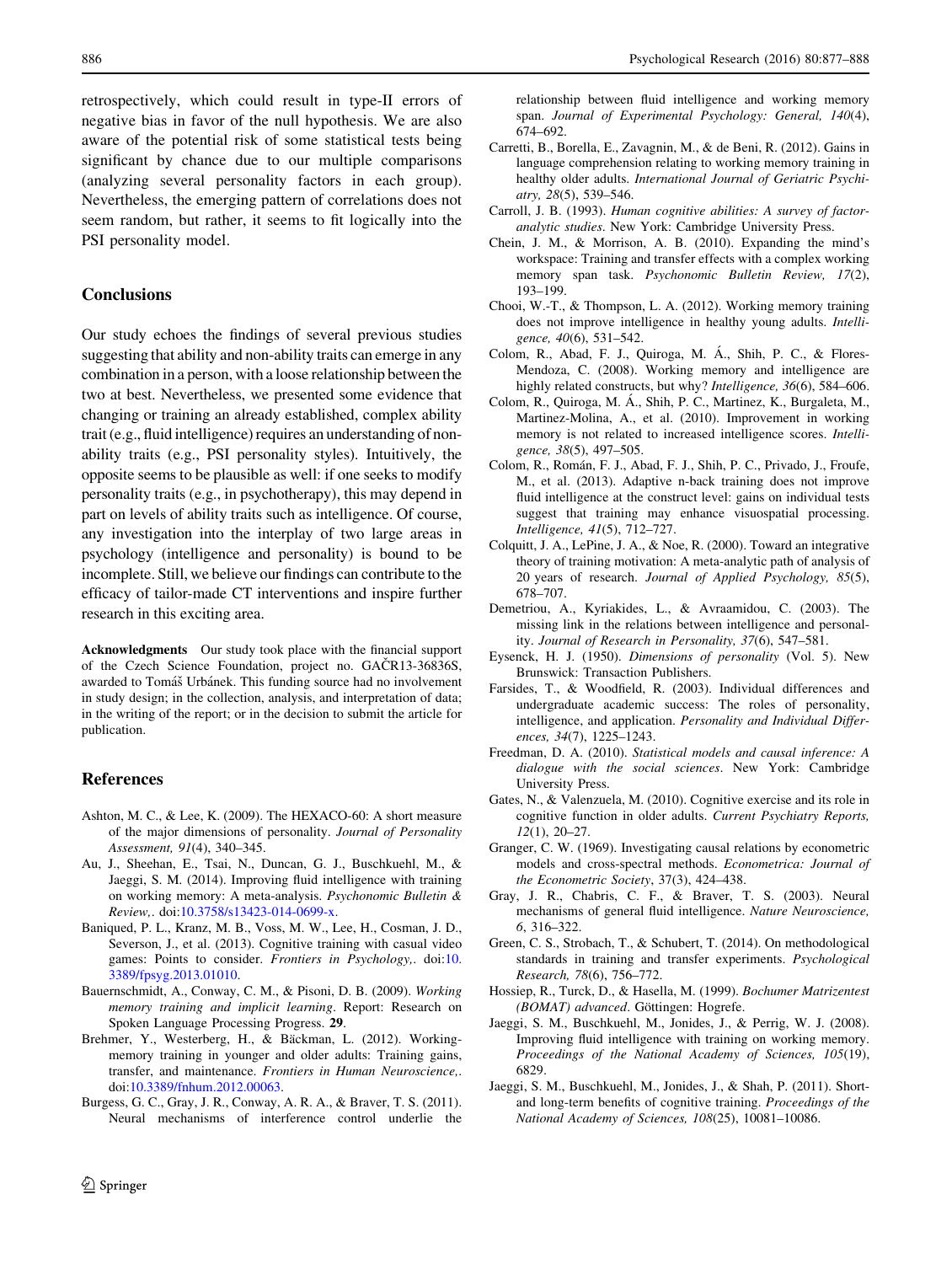- <span id="page-10-0"></span>Jaeggi, S. M., Buschkuehl, M., Shah, P., & Jonides, J. (2014). The role of individual differences in cognitive training and transfer. Memory & Cognition, 42(3), 464–480.
- Jaeggi, S. M., Studer-Luethi, B., Buschkuehl, M., Su, Y.-F., Jonides, J., & Perrig, W. J. (2010). The relationship between n-back performance and matrix reasoning — implications for training and transfer. Intelligence, 38(6), 625–635.
- Jausovec, N., & Jausovec, K. (2012a). Sex differences in mental rotation and cortical activation patterns: Can training change them? Intelligence, 40(2), 151–162.
- Jausovec, N., & Jausovec, K. (2012b). Working memory training: improving intelligence-changing brain activity. Brain and Cognition, 79(2), 96–106.
- Johnson, W., & Bouchard, T. J. (2005a). Constructive replication of the visual-perceptual-image rotation model in Thurstone's (1941) battery of 60 tests of mental ability. Intelligence, 33(4), 417–430.
- Johnson, W., & Bouchard, T. J. (2005b). The structure of human intelligence: It is verbal, perceptual, and image rotation (VPR), not fluid and crystallized. Intelligence, 33(4), 393–416.
- Kane, M. J., Hambrick, D. Z., & Conway, A. R. A. (2005). Working memory capacity and fluid intelligence are strongly related constructs: Comment on Ackerman, Beier, and Boyle (2005). Psychological Bulletin, 131(1), 66–71.
- Karbach, J., & Kray, J. (2009). How useful is executive control training? Age differences in near and far transfer of taskswitching training. Developmental Science, 12(6), 978–990.
- Karbach, J., & Verhaeghen, P. (2014). Making working memory work: A meta-analysis of executive-control and working memory training in older adults. Psychological Science, 25(11), 2027–2037.
- Kaufman, S. B., DeYoung, C. G., Gray, J. R., Brown, J., & Mackintosh, N. (2009). Associative learning predicts intelligence above and beyond working memory and processing speed. Intelligence, 37(4), 374–382.
- Kazén, M., Kuhl, J., Boermans, S., & Koole, S. L. (2013). Excelling at selling: The charming personality style predicts occupational activities, sales performance, and persuasive competence. PsyCh Journal, 2(2), 86–100.
- Könen, T., & Karbach, J. (2015). The benefits of looking at intraindividual dynamics in cognitive training data. Frontiers in Psychology,. doi:[10.3389/fpsyg.2015.00615.](http://dx.doi.org/10.3389/fpsyg.2015.00615)
- Kueider, A. M., Parisi, J. M., Gross, A. L., & Rebok, G. W. (2012). Computerized cognitive training with older adults: a systematic review. PLoS One, 7(7), e40588.
- Kuhl, J. (2000a). A theory of self-development: affective fixation and the STAR model of personality disorders and related styles. In J. Heckhausen (Ed.), Motivational psychology of human development: developing motivation and motivating development. Oxford: Elsevier.
- Kuhl, J. (2000b). The volitional basis of personality systems interaction theory: Applications in learning and treatment contexts. International Journal of Educational Research, 33(7), 665–703.
- Kuhl, J. (2000c). A functional-design approach to motivation and volition: The dynamics of personality systems interactions. In M. Boekaerts, P. R. Pintrich, M. Zeidner (Eds.), Handbook of selfregulation (pp. 111–169). New York: Academic Press.
- Kuhl, J., & Kazén, M. (1997). Persönlichkeits-Stil-und-Störungs-Inventar (PSSI) [The Personality-Styles-and-Disorder-Inventory (PSDI): Manual]. Göttingen: Hogrefe.
- Kuhl, J., Kazén, M., & Koole, S. L. (2006). Putting self-regulation theory into practice: A user's manual. Applied Psychology, 55(3), 408–418.
- Kuhl, J., & Koole, S. L. (2004). Workings of the will: A functional approach. In J. Greenberg, S. L., Koole, & T. Pyszczynski

(Eds.), Handbook of experimental existential psychology (pp. 411–430). New York: Guilford.

- Mackintosh, N. (2011). *IO and human intelligence*. New York: Oxford University Press.
- Makel, M. C., Plucker, J. A., & Hegarty, B. (2012). Replications in psychology research: how often do they really occur? Perspectives on Psychological Science, 7(6), 537–542.
- Melby-Lervåg, M., & Hulme, C. (2013). Is working memory training effective? A meta-analytic review. Developmental Psychology, 49(2), 270.
- Moody, D. E. (2009). Can intelligence be increased by training on a task of working memory? Intelligence, 37(4), 327–328.
- Morrison, A. B., & Chein, J. M. (2011). Does working memory training work? The promise and challenges of enhancing cognition by training working memory. Psychonomic Bulletin & Review, 18(1), 46–60.
- Oberauer, K., Süs, H. M., Wilhelm, O., & Wittmann, W. W. (2008). Which working memory functions predict intelligence? *Intelli*gence, 36(6), 641–652.
- Oelhafen, S., Nikolaidis, A., Padovani, T., Blaser, D., Koenig, T., & Perrig, W. J. (2013). Increased parietal activity after training of interference control. Neuropsychologia, 51(13), 2781–2790.
- Owen, A. M., Hampshire, A., Grahn, J. A., Stenton, R., Dajani, S., Burns, A. S., et al. (2010). Putting brain training to the test. Nature, 465(7299), 775–778.
- Penner, I.-K., Vogt, A., Stöcklin, M., Gschwind, L., Opwis, K., & Calabrese, P. (2012). Computerised working memory training in healthy adults: a comparison of two different training schedules. Neuropsychological Rehabilitation, 22(5), 716–733.
- Peters, M., Laeng, B., Latham, K., Jackson, M., Zaiyouna, R., & Richardson, C. (1995). A redrawn Vandenberg and Kuse mental rotations test-different versions and factors that affect performance. Brain and Cognition, 28(1), 39-58.
- Pugin, F., Metz, A. J., Stauffer, M., Wolf, M., Jenni, O. G., & Huber, R. (2014). Working memory training shows immediate and longterm effects on cognitive performance in children and adolescents. F1000Research, 3, 82.
- Rabipour, S., & Raz, A. (2012). Training the brain: Fact and fad in cognitive and behavioral remediation. Brain and Cognition, 79(2), 159–179.
- Rafi, A., & Samsudin, K. (2009). Practising mental rotation using interactive desktop mental rotation trainer (iDeMRT). British Journal of Educational Technology, 40(5), 889–900.
- Raven, J. C. (1990). Advanced Progressive Matrices. Sets I, II. Oxford: Oxford University Press.
- Redick, T. S. (2015). Working memory training and interpreting interactions in intelligence interventions. Intelligence, 50, 14–20.
- Redick, T. S., Shipstead, Z., Harrison, T. L., Hicks, K. L., Fried, D. E., Hambrick, D. Z., et al. (2012). No evidence of intelligence improvement after working memory training: A randomized, placebo-controlled study. Journal of Experimental Psychology: General, 142(2), 359–379.
- Reijnders, J., van Heugten, C., & van Boxtel, M. (2012). Cognitive interventions in healthy older adults and people with mild cognitive impairment: A systematic review. Ageing Research Reviews, 12(1), 263–275.
- Salminen, T., Strobach, T., & Schubert, T. (2012). On the impacts of working memory training on executive functioning. Frontiers in Human Neuroscience, 6, 166.
- Savage, L. (2013). Near and far transfer of working memory training related gains in healthy adults (Unpublished doctoral dissertation), Department of Clinical Psychology. Alberta: University of Calgary.
- Schmiedek, F., Lövdén, M., & Lindenberger, U. (2010). Hundred days of cognitive training enhance broad cognitive abilities in adulthood: Findings from the COGITO study. Frontiers in Aging Neuroscience, 2, 27.